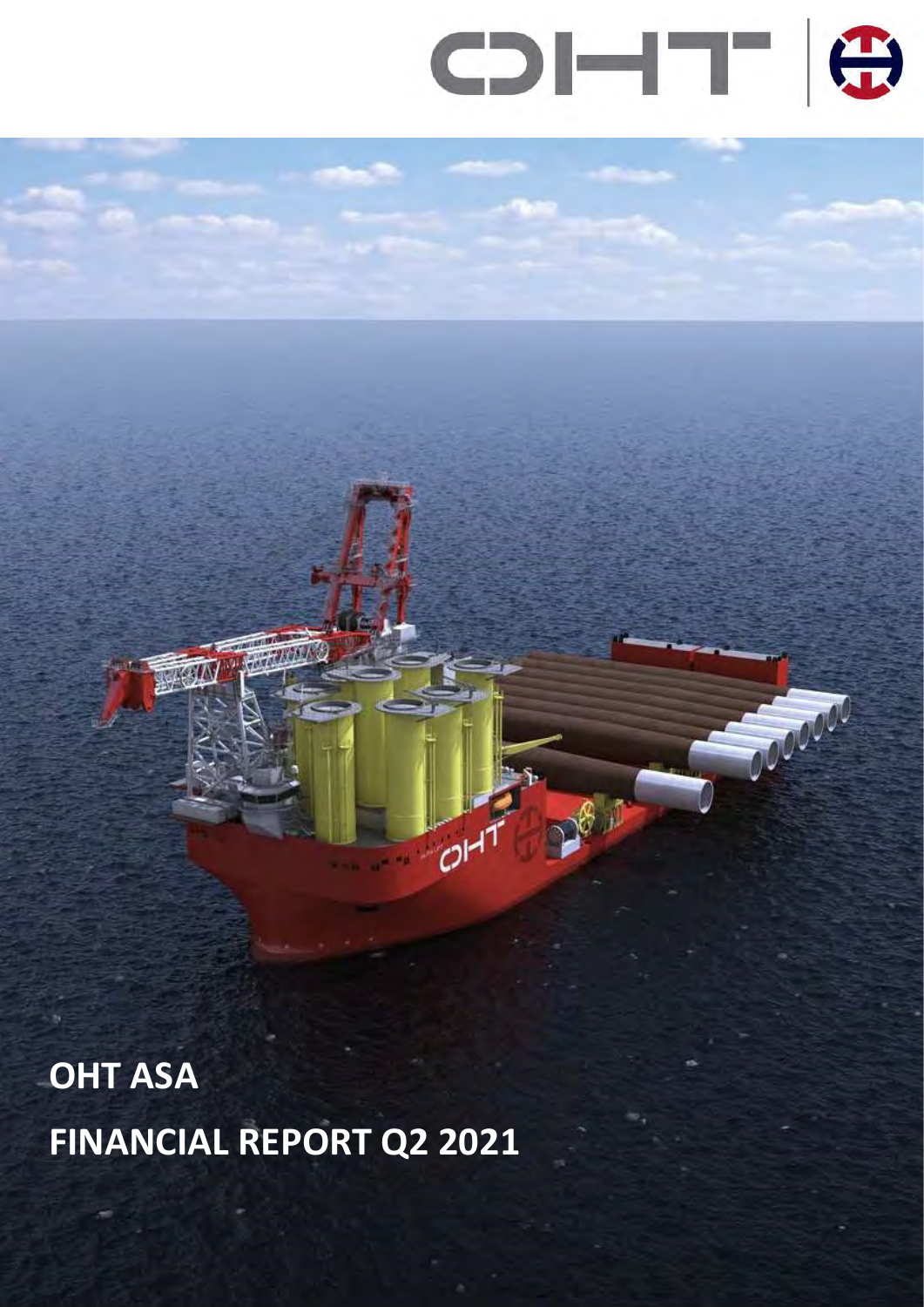

# **CONTENTS**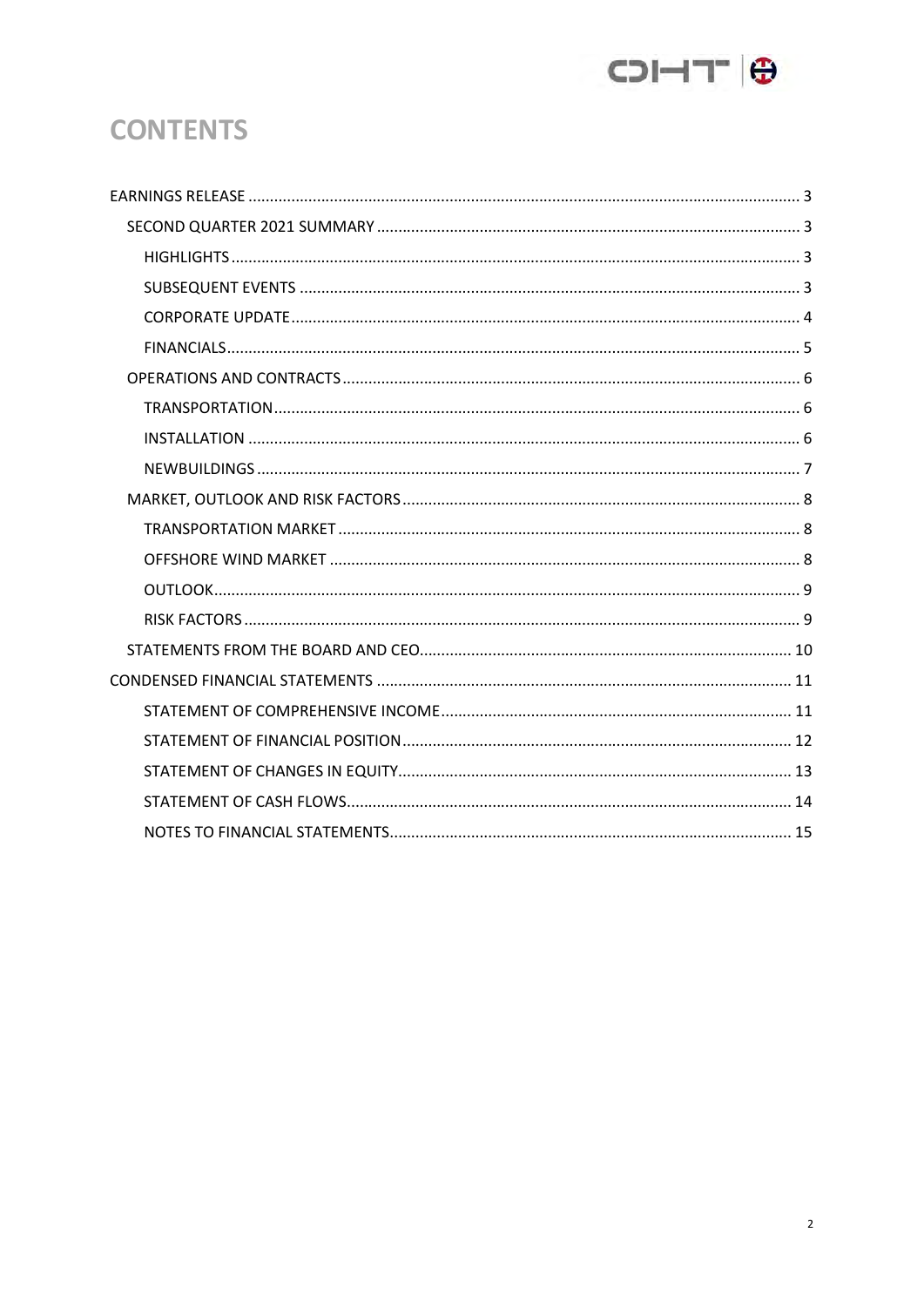

## EARNINGS RELEASE

## SECOND QUARTER 2021 SUMMARY

## **HIGHLIGHTS**

- Operating revenue was \$17.8 million in Q2 2021, up from \$11.7 million in Q1 2021
- Loss before tax was \$0.1 million in Q2 2021, an improvement from \$4.3 million in Q1 2021
- Loss per share was \$0.001 in Q2 2021, compared to loss per share of \$0.035 in Q1 2021
- EBITDA<sup>1</sup> was \$3.9 million in Q2 2021, up from negative \$0.1 million in Q1 2021
- Utilization on the transportation fleet was 93% in Q2 2021. Utilization in Q1 2021 was 90%

## SUBSEQUENT EVENTS

On 8 July 2021 OHT ASA announced an agreement to combine with Subsea 7 S.A.'s renewables business unit. The business combination, which remains subject to the customary approvals, conditions and relevant employee consultations, is due to be effective from 1 October 2021.

The Subsea 7 board has already approved the combination, while a similar approval from OHT requires an approval by its general meeting. The two largest shareholders in OHT, representing 76.7% of the share capital, have already confirmed they will support the merger. The extraordinary general meeting is likely to take place in second half of September.

OHT ASA will be renamed Seaway 7 ASA and the combined entity will retain OHT's listing on Euronext Growth market in Oslo, with a view to a future listing on the main board of Oslo Stock Exchange. At the date of the combination, the existing shareholders of OHT ASA will own 28% of the combined entity.

Drawing on an expanded and diversified asset base through the combination, OHT ASA / Seaway 7 ASA will offer a full range of specialist standalone transport and installation (T&I) services, as well as integrated T&I and EPCI solutions that combine the installation of turbines, foundations, substations and cables, in addition to OHT's legacy heavy transportation fleet, capabilities which together provide further value chain integration opportunities as well as mitigating risks associated with delivery schedule management.

For accounting purposes, the business combination is expected to be considered a reverse acquisition. This means that despite OHT legally being the acquirer, it will accounting-wise be considered that OHT is the acquired entity. Effectively, this means that assets and liabilities in OHT ASA Group will be measured at its fair value on the date of the transaction and recognized at these values in the combined entity.

<sup>1</sup> Earnings before interest, taxation, depreciation and amortization ("EBITDA") is a non-IFRS measure and represents the same figure as Operating profit (loss) before depreciation and amortisation expenses in the Statement of Comprehensive income.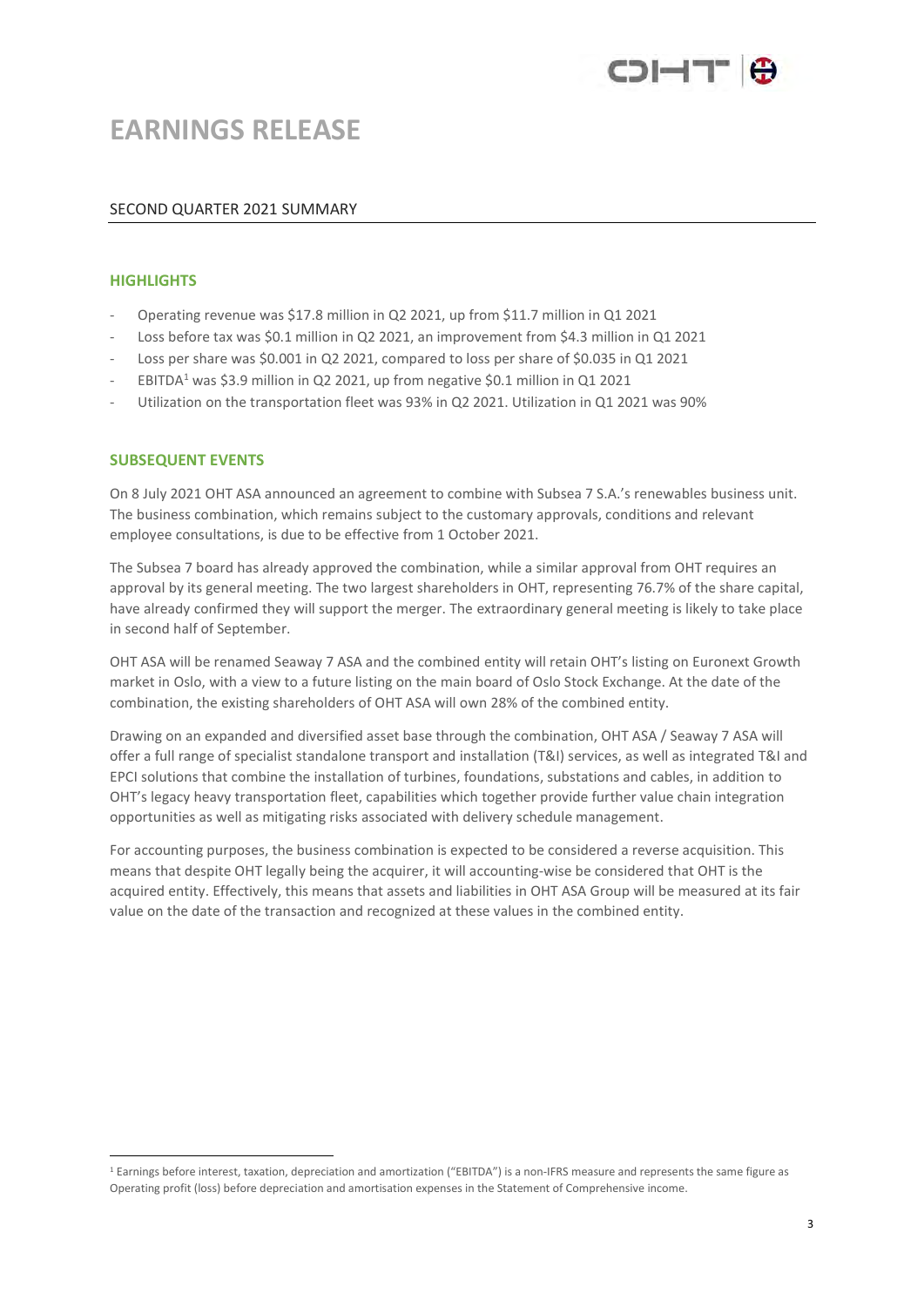

## CORPORATE UPDATE

The Company remains disciplined when it comes to pricing and selection of T&I projects that we tender for. In certain situations, this may lead to other contractors securing contracts that the Company is tendering for, thus potentially delaying a positive news flow. However, with the high activity levels expected in the market from 2024/25, there will be enough projects to fight for. Whereas we are somewhat frustrated by the delays in contract awards as compared to developers' previous plans, we are confident that they soon will be forced to conclude to safeguard the overall project development plans. Shareholders should note that none of the tenders in which the Company has participated have to date been awarded. This means that all contract opportunities maintain their full upside potential for the Company, and we expect several of these projects to be declared and concluded within reasonable time.

Management remains confident that the timing for entering this market is exactly right, as it will be characterised by tightness on the supply side for several years. Further, it has become evident that the Company has secured favourable shipbuilding contracts for its new-buildings. Alfa Lift, which was contracted for \$190 million in 2018 is one example. Another is VIND 1 where the turn-key shipbuilding contract at \$231 million compares favourably with recently announced shipbuilding contracts for slightly larger units.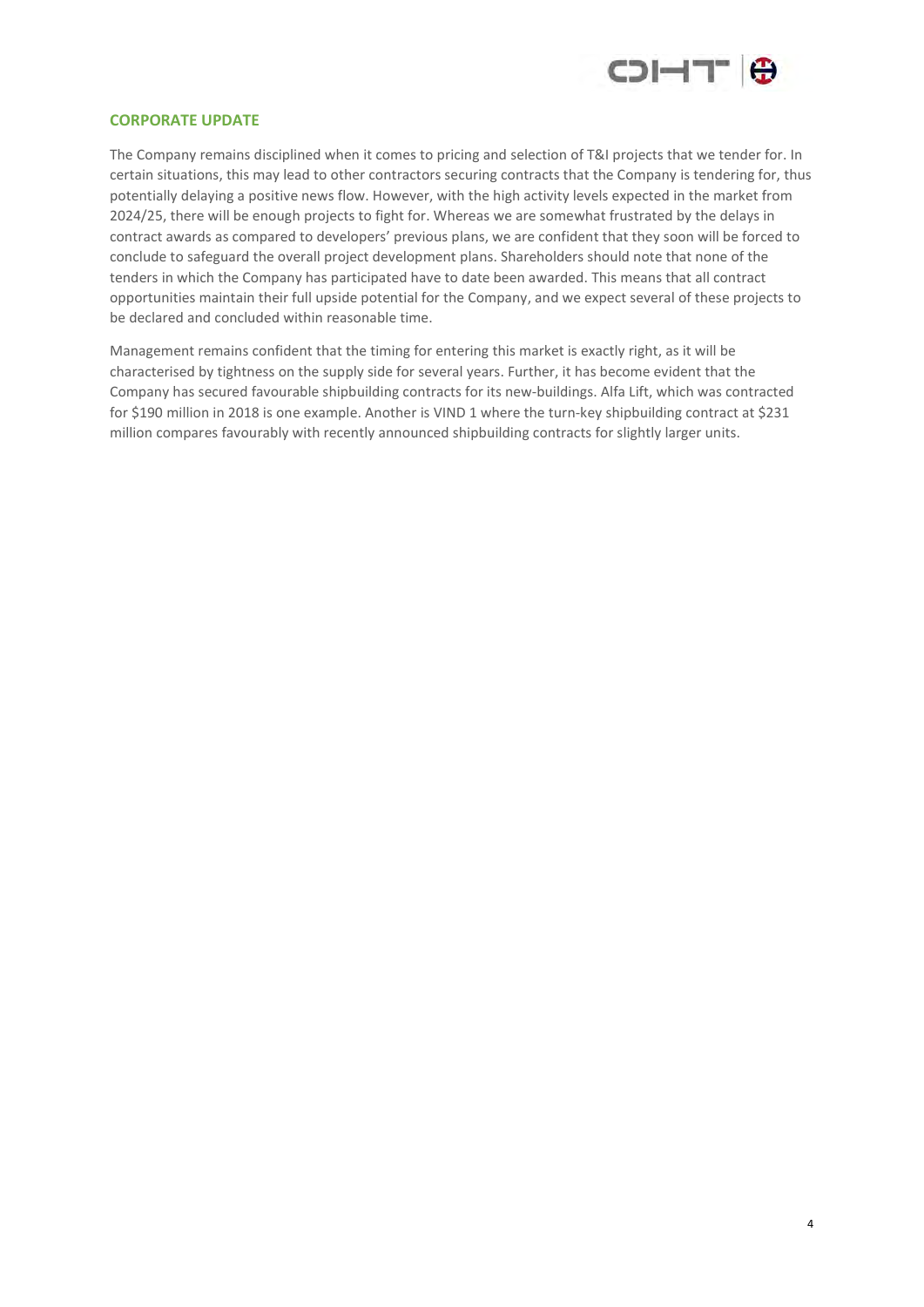

## **FINANCIALS**

Financial key figures

| in \$ thousands                            | Q2 2021 | Q1 2021   |
|--------------------------------------------|---------|-----------|
| Operating revenue                          | 17,752  | 11,666    |
| <b>EBITDA</b>                              | 3,859   | (116)     |
| Operating loss                             | (206)   | (4, 144)  |
| Net Financial Income (expenses)            | 59      | (119)     |
| Loss before tax                            | (147)   | (4, 263)  |
| Loss per share, in $\frac{1}{2}$ per share | (0.001) | (0.035)   |
|                                            |         |           |
| Vessels and construction contracts         | 260,123 | 255,939   |
| Bank deposits and cash equivalents         | 16,978  | 16,276    |
| <b>Total Assets</b>                        | 300,108 | 297,391   |
| <b>Total Equity</b>                        | 229,318 | 229,464   |
| Debt to credit institutions                | 21,474  | 21,422    |
| Total current liabilities                  | 47,118  | 44,012    |
|                                            |         |           |
| Net cashflow from operating activities     | 9,338   | 3,877     |
| Net cashflow used in investment activities | (8,403) | (24, 201) |
| Net cashflow from financing activities     | (233)   | 21,813    |

## Financial review

The Group's operating revenue was \$17.8 million in Q2 2021, up from \$11.7 million in Q1 2021. The increase is mainly due to a positive development in pricing. The Group's EBITDA increased from negative \$0.1 million in Q1 2021 to positive \$3.9 million in Q2 2021.

Net financial income was \$0.1 million in Q2 2021 compared to a net financial expense of \$0.1 million in Q1 2021.

The Group's total assets amounted to \$300.1 million at 30 June 2021, up from \$297.4 million at 31 March 2021.

Total equity was \$229.3 million at 30 June 2021.

Net cash flow from operating activities was \$9.3 million in Q2 2021. Net cash flow from financing activities was negative \$0.2 million. \$8.4 million were used in investment activities this quarter, mainly payments under contracts for vessel construction. Net change in cash and cash equivalents from 31 March 2021 to 30 June 2021 was positive \$0.7 million. Cash and cash equivalents at the end of Q2 2021 were \$17.0 million.

Total undrawn amount on the revolving credit facility was \$28.0 million on 30 June 2021.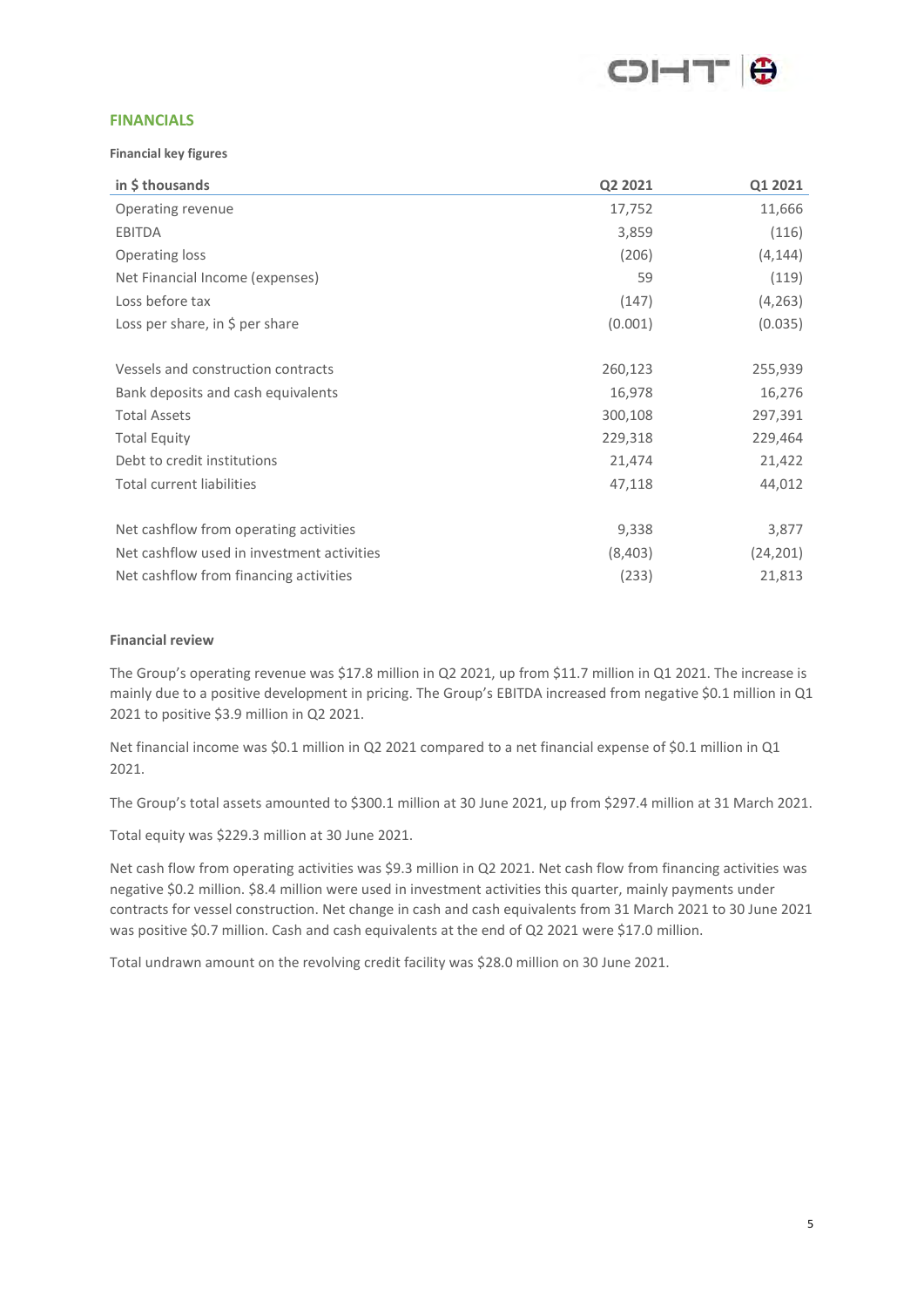## OPERATIONS AND CONTRACTS



## **TRANSPORTATION**

The Company has continued to avoid major operational disruptions from the Covid-19 pandemic, with delayed and cumbersome crew change procedures and restrictions on travelling being the only negative effects.

All the vessels in the fleet, Falcon, Eagle, Osprey, Hawk and Albatross have traded in the spot market in Q2 2021, transporting a power barge, liftboats, cablelay barge, jack-up drilling rigs and floating drydock. The spot market is still to some extent affected by the COVID-19 pandemic through hesitation in clients' willingness to execute their transportation requirements due to travel restrictions and project delays.

Voyages performed in Q2 2021 fall into the following categories:

- 2 within Renewables
- 2 within O&G Exploration and Production
- 1 within Port Infrastructure
- 2 within Other Industries

On a 12-month rolling basis, the renewables share accounts for 51% of revenue.

The Company has achieved a utilization of 93% in Q2 2021 and 91.5% YTD.

Vessel OPEX has been recorded at an average of \$9,298 per day year to date, which is in line with the budget.

Following completion of the exhaust gas scrubber installation program in Q1 2020, all five transportation vessels are fitted with scrubbers. Operationally, the scrubbers have performed with minimal technical issues. Cumulative savings recorded between actual price paid for High Sulphur Fuel Oil (HSFO) compared with what the cost would have been for the mandatory Low Sulphur Fuel Oil 0.5% (LSFO) if scrubbers had not been installed is \$9.9 million against a total scrubber investment of \$11.4 million. This corresponds to a payback of 87% so far.

## INSTALLATION

The Dogger Bank A and B projects continue to deliver detail design documentation according to plan. The scope of work includes transport and installation of 190 monopiles and transition pieces from Q3 2022 to early 2024. Recent focus has been on designing grillage and sea-fastening solutions for transition pieces as well as tools and equipment to be carried onboard. Risk assessments are carried out on all critical steps in the installation phase, risks are documented and entered into the risk register for mitigating and further follow up. Subcontracts for lifting and handling tools have been placed, and fabrication contracts for grillage components are imminent. There have been no unwanted incidents on the project to date. The relationship with the client remains good and constructive.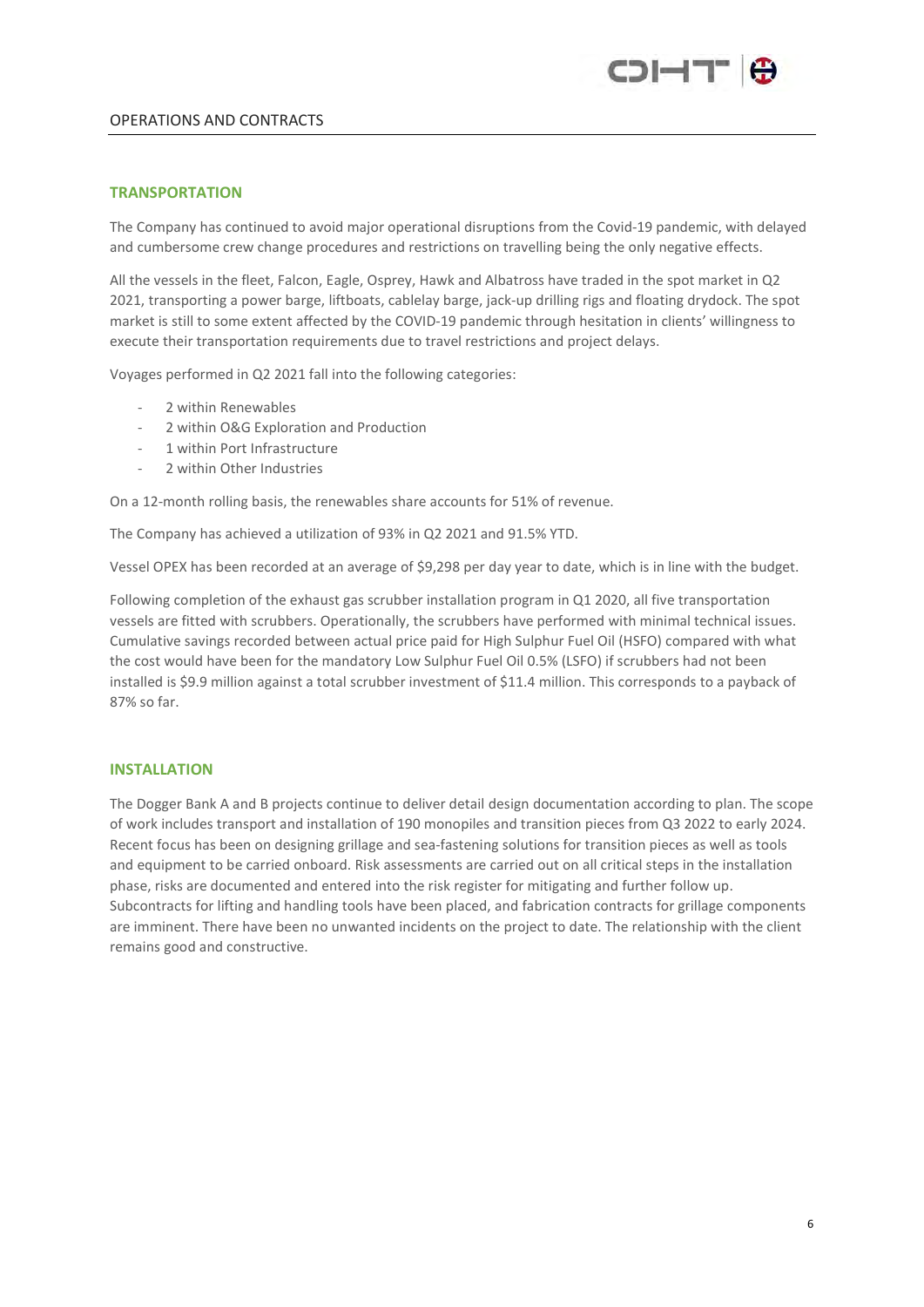

## NEWBUILDINGS

Construction of Alfa Lift at CMHI's yard in Jiangsu, China, has seen some very visible progress during the last period with the main crane's slewing column, A-frame and boom being installed onto the vessel. These complex operations were successfully completed in a short time. Next follows an intense period of hook-up activities before the rope reeving, commissioning and testing of the crane. Elsewhere in the vessel, focus is on electrical works as well as mechanical completion and commissioning activities. The first two generator sets have been started and test-run. Nevertheless, certain disciplines are somewhat behind schedule, but the shipyard is working on a recovery plan to ensure timely delivery. We expect the vessel to remain at the shipyard in Q1 2022 for completion activities including the installation of mission equipment as this is considered optimum with respect to time and costs.

The main components making up Alfa Lift's mission equipment for monopile installation are being delivered by MacGregor, in partnership with Kongsberg Maritime. Fabrication of steel components for the main upending frame/motion compensated pile gripper as well as the deck transportation system is being performed to a challenging schedule, with the larger components now starting to take shape. The monopile cradles have been completed and installed on the vessel's main deck. Other elements forming part of the mission equipment are progressing satisfactorily.

The shipbuilding contract for VIND 1, the company's first wind turbine installation vessel (WTIV), which became effective on 30 November 2020, continues in the detailed design phase following completion of basic design. Delivery is scheduled for mid-2023. Selection of all main equipment has been completed. Focus continues to be on maximizing payload capacity by reducing component and material weights as much as possible, with variable deck load capacity having been improved from 8,750t to a forecast so far of 9,800t with a sizeable unused contingency that could be translated into further improvements.

The negotiations for a conditional shipbuilding contract for VIND 2 is subject to contract commitments before concluding. Discussions with prospective clients are ongoing.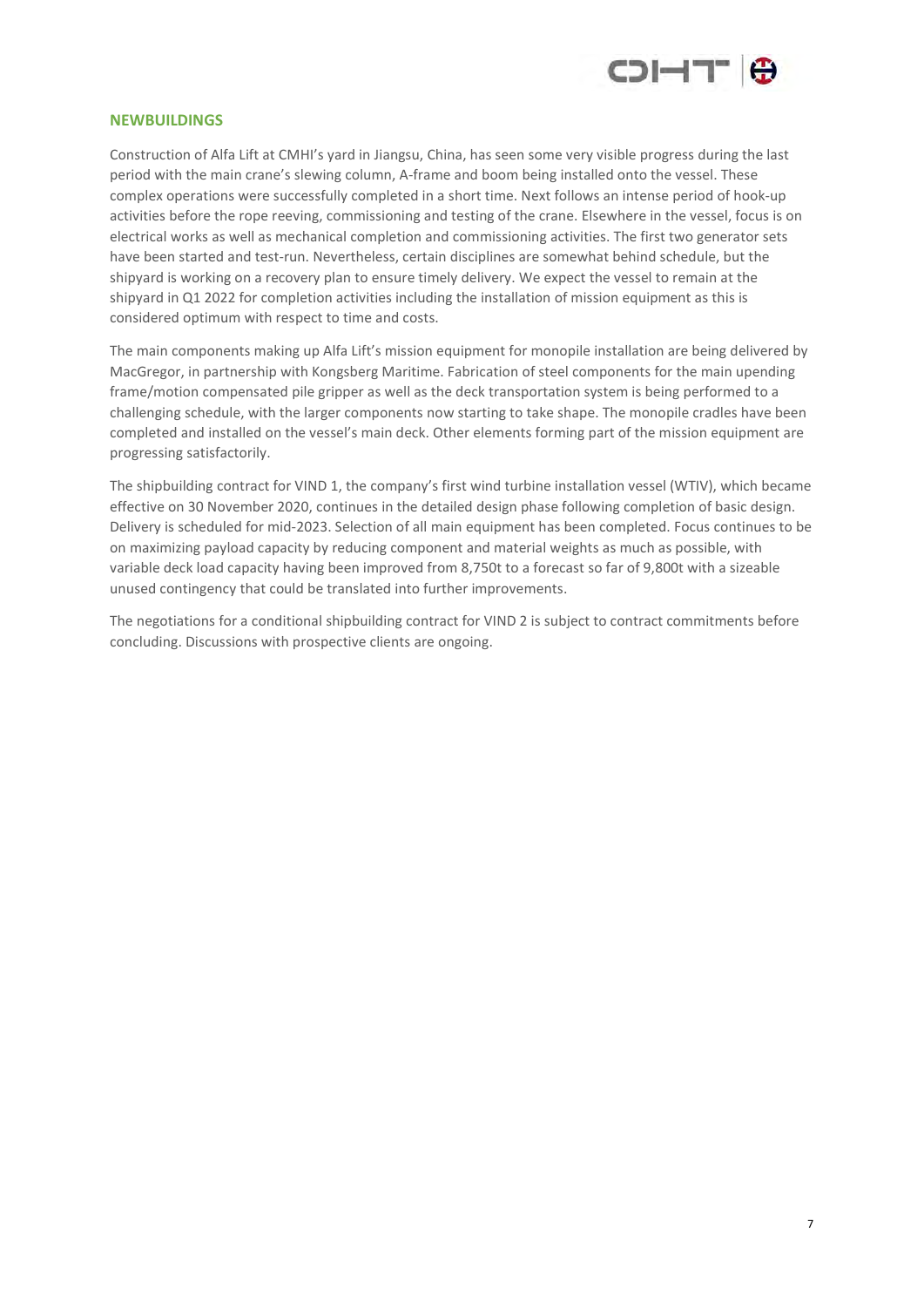

## TRANSPORTATION MARKET

Our fleet continues to operate in the spot market. We have seen a reasonable number of requests for transportation projects, with 230 received in Q2 2021 versus 285 in Q1 2021 which is sign of a consistent activity level in the market. There is a growing share of offshore wind related projects currently being tendered for execution late 2021 to 2027, dominated by transportation of jackets, monopiles and transition pieces from Asia to Europe and monopiles/transition pieces from Europe to the US.

The number of rig moves is showing signs of recovery and is supporting our expectation that the offshore drilling activity will pick up in 2022. One of the few positive segments within O&G is the decommissioning market, where we see several interesting leads.

Another positive O&G segment is the gas production expansion in the Middle East mainly off Qatar and Abu Dhabi. The investments in new field infrastructure create a string of transport requirements for offshore platform components from South East Asian fabrication yards to the region from as early as Q4 2021 until well into 2023. OHT will be well placed to win a fair share of these transportation opportunities, building on similar work successfully completed for NOC`s in Qatar in 2019.

Other industries such as marine, dredging and heavy construction continue to generate a satisfactory number of requests.

In the course of Q2 2021 we observed evidence of a material reduction of available semi-submersible tonnage in the market due to our competitors' backlog, occupying their vessels, which may last up until Q2 2023. The mentioned backlog relates to both modules for LNG plants and refineries, a type of cargo which have been absent for some years but which is not targeted by the Company, and offshore wind jacket foundations. At times, the supply of tonnage is expected to drop to levels around 50% of today's available world fleet. This will bring OHT in a good position to secure future work not committed to these other carriers yet.

## OFFSHORE WIND MARKET

Government ambitions to grow the global market for bottom-fixed offshore wind continue to increase. This is primarily driven by increased competitiveness against other forms of energy production, a desire for energy independence and climate issues. The question that many have started to ask is if ambition levels are realistic, given the bottlenecks in permitting, planning and not least capacity in the market to execute so many projects in parallel.

More and more analysts and clients are pointing to the obvious gap in suitable installation vessel capacity versus project requirements. This, in our view, is relevant in relation to installation of both foundations and WTGs. Hence, there is clearly a need for building more vessels for the next generation of foundations and turbines.

The Company maintains its position that more vessels will have to be backed by suitable client commitments before we will consider going ahead. Meanwhile, the basic design for a sister vessel to Alfa Lift has been completed and ready to be issued to shipyards when the time is right. Similarly, we are seeing relatively short lead times before further WTIVs could be ordered under the current option structure with the shipyard.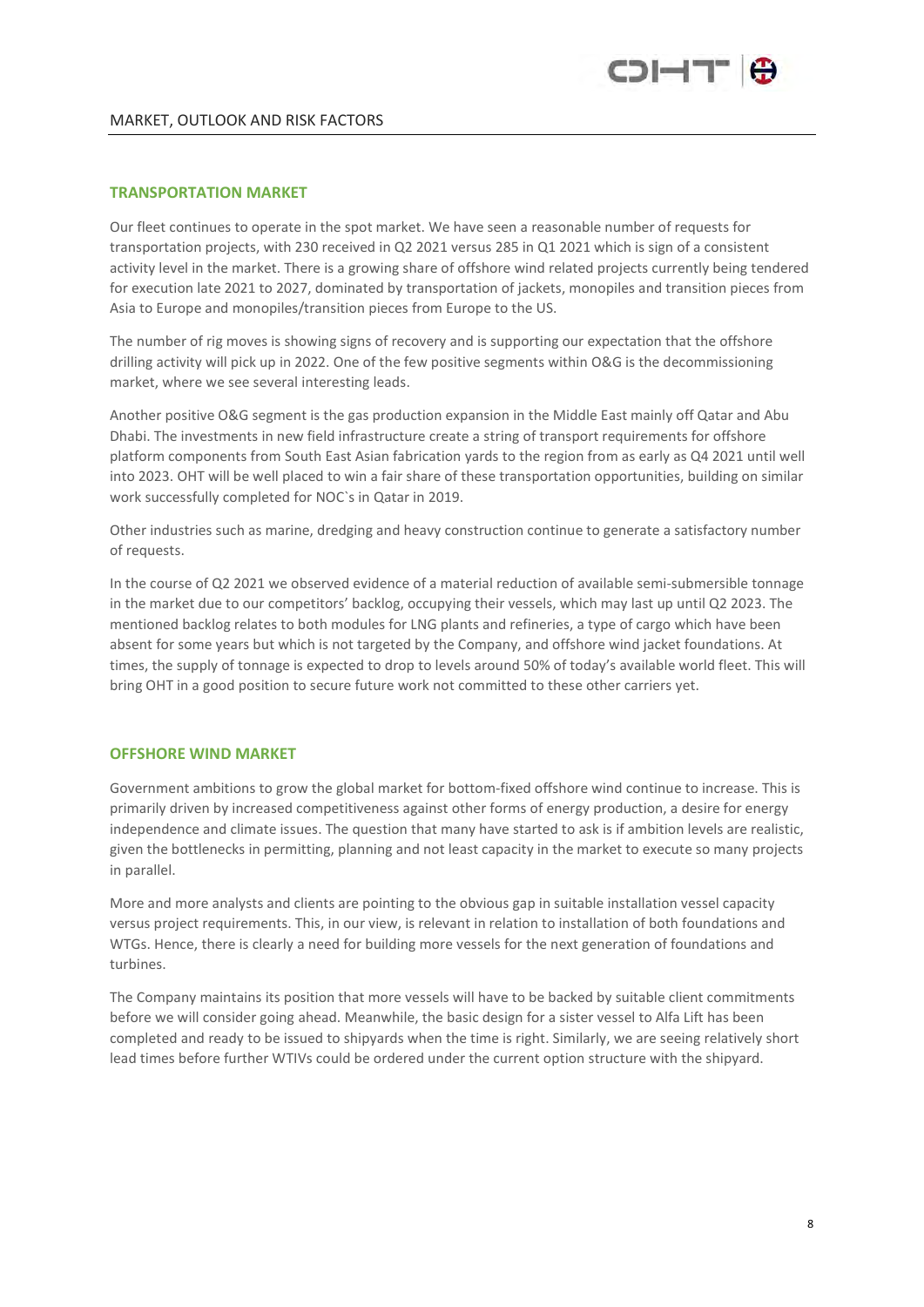

The Company's tendering activities for transportation and installation of foundations and turbines have continued at very high levels in the period. Several tenders are going through the second and even third round, others have moved into the clarifications and negotiations phase. No contracts that the Company have bid for during the last year have been awarded thus far. This is primarily caused by delays in the developers' previously communicated timelines. We continue to believe that a healthy number of contracts need to be placed shortly for projects to reach other milestones in conjunction with FID or auction participation. In spite of the above, all projects that the Company is tendering for have maintained their previously communicated execution schedules, with one exception where the project has been deferred by one year.

## **OUTLOOK**

Within Transportation, we expect continued decreasing pressure on Lump Sum prices in the spot market due to a gradual transition from short- and medium-term oversupply to undersupply of capacity. The near-term spot market will be dominated by Marine & Naval, O&G Decommissioning & Exploration and other industries.

Within Offshore Wind, we expect that the next months will be characterized by clarification rounds and negotiation of T&I contracts with clients, followed by soft or hard contract awards to the Company or its competitors. This will be for projects for execution from 2024 onwards.

Following the announcement of our intention to combine the Company's business with Subsea 7's renewables business unit, the parties have commenced detailed integration planning within areas not affected by anti-trust processes. We have positive outcome from the employee consultation process and remain on schedule for the combination to be made effective from 1 October 2021.

The Company plans to call for an extraordinary general meeting in September to approve the business combination with Subsea 7's renewables business unit.

## RISK FACTORS

The main risk factors which could materially adversely impact the Group's operations and/or financial performance and position are noted on page 12 of OHT ASA's Annual Report 2020.

During the year, management has been mitigating the impacts of the Covid-19 pandemic by monitoring health procedures and adhering to the guidance of the World Health Organization and local authorities. The Group has implemented revised working procedures to reduce the risks associated with Covid-19, including remote working, travel bans, strict crew change procedures, social distancing wherever possible and the use of additional personal protective equipment. There have been no known outbreaks onboard any of our vessels.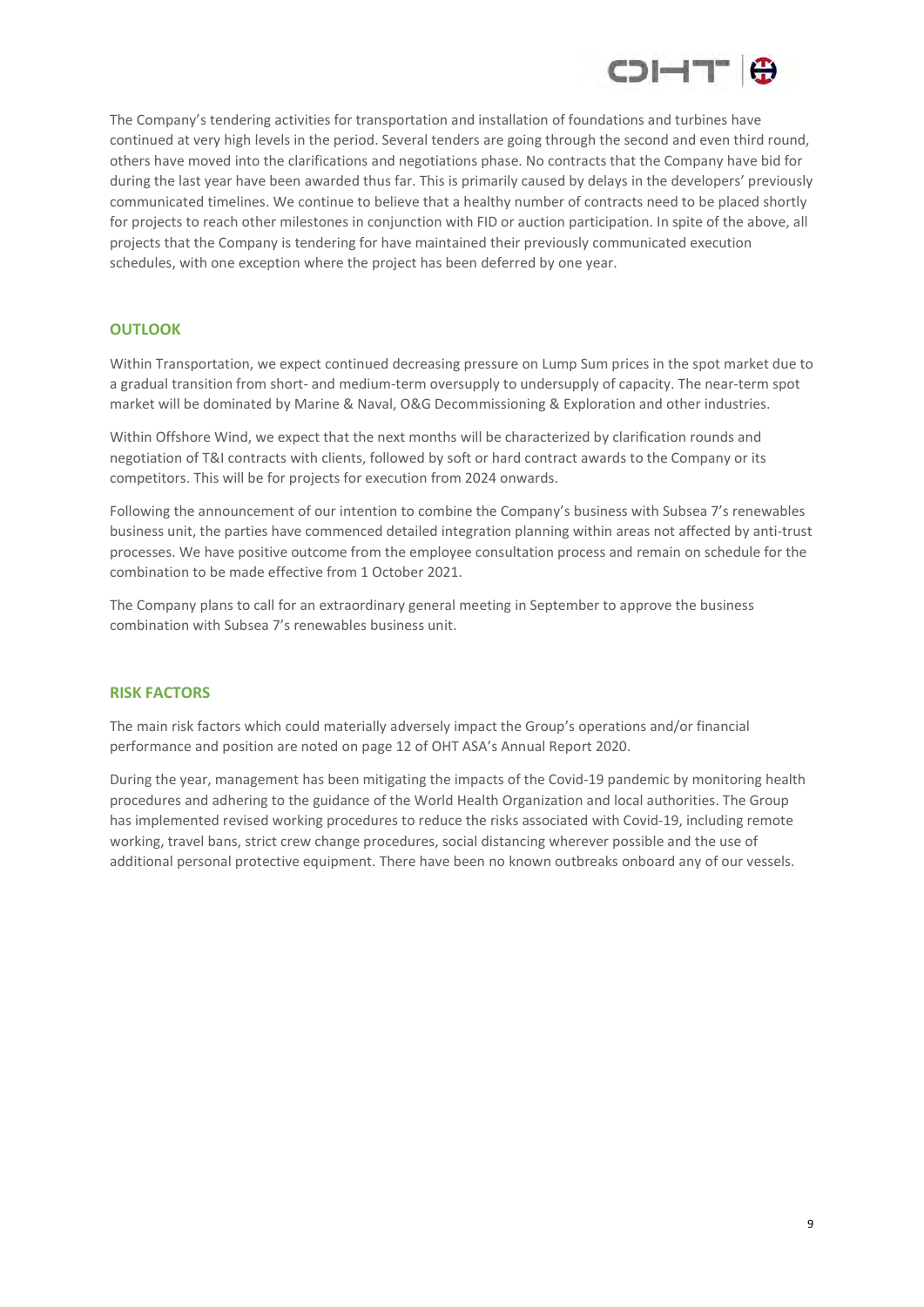

## STATEMENTS FROM THE BOARD AND CEO

We confirm, to the best of our knowledge, that the condensed set of interim financial statements for the period 1 January 2021 to 30 June 2021 have been prepared in accordance with IAS 34 – Interim Financial Reporting, and gives a true and fair view of the Group's assets, liabilities, financial position and profit as a whole.

We also confirm, to the best of our knowledge, that the interim management report includes a fair review of important events that have occurred during the first quarter of the financial year and their impact on the set of financial statements, and a description of the main risks and uncertainties going forward.

> Oslo, 26 August 2021 The Board of Directors of OHT ASA

Rune Magnus Lundetræ Marianne Heien Blystad

Chairman Director

Fredrik Platou **Torgeir Egeland Ramstad** Director CEO

Forward-looking statements presented in this report are based on various assumptions. The assumptions were reasonable when made, but are subject to uncertainties and contingencies that are difficult or impossible to predict. OHT ASA cannot give assurances that expectations regarding the outlook will be achieved or accomplished.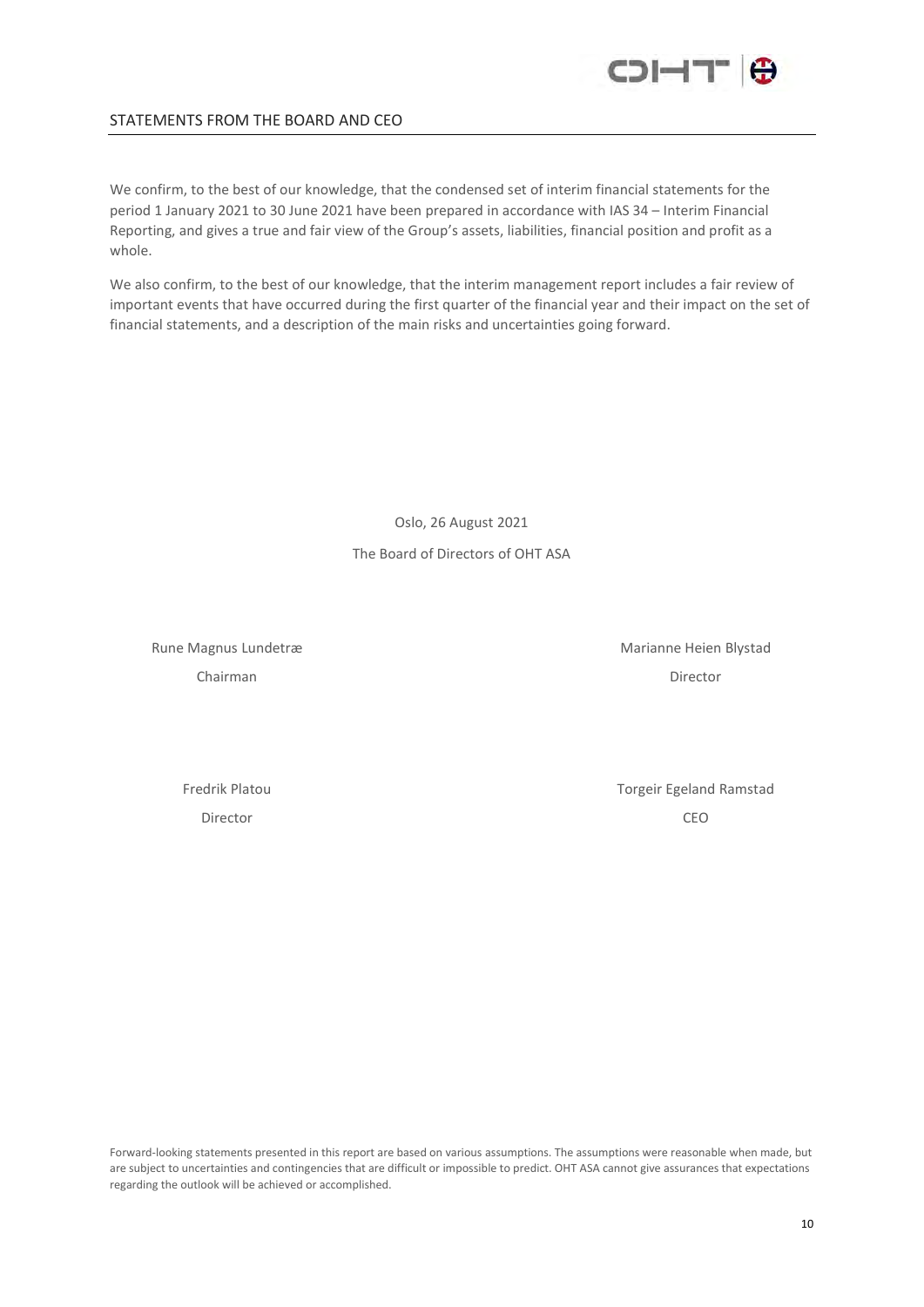

# CONDENSED FINANCIAL STATEMENTS

## STATEMENT OF COMPREHENSIVE INCOME

|                                                                          | Note | Q2 2021     | Q2 2020     |          | YTD Q2 2021 YTD Q2 2020 |
|--------------------------------------------------------------------------|------|-------------|-------------|----------|-------------------------|
| in \$ thousands                                                          |      | (Unaudited) | (Unaudited) |          | (Unaudited) (Unaudited) |
| Operating revenue                                                        |      | 17,752      | 22,524      | 29,418   | 39,107                  |
| <b>Total revenue</b>                                                     |      | 17,752      | 22,524      | 29,418   | 39,107                  |
| Voyage expenses                                                          |      | 7,071       | 6,682       | 11,919   | 12,078                  |
| Ship operating expenses                                                  |      | 4,179       | 3,969       | 8,415    | 8,520                   |
| Other operating expenses                                                 |      | 218         | 210         | 459      | 420                     |
| General and administrative expenses                                      |      | 2,425       | 973         | 4,882    | 2,551                   |
| <b>Operating profit before depreciation</b><br>and amortization expenses |      | 3,859       | 10,690      | 3,743    | 15,538                  |
| Depreciation and amortization expenses                                   | 5    | 4,065       | 4,232       | 8,093    | 8,044                   |
| <b>Operating profit (loss)</b>                                           |      | (206)       | 6,458       | (4, 350) | 7,494                   |
| Financial income                                                         |      | 3           | 10          | 4        | 40                      |
| Financial expenses                                                       |      |             | (148)       | (111)    | (284)                   |
| Foreign currency exchange gain (loss)                                    |      | 56          | 140         | 47       | (17)                    |
| <b>Net financial income (expenses)</b>                                   |      | 59          | 1           | (59)     | (260)                   |
| Profit (loss) before tax                                                 |      | (147)       | 6,459       | (4,409)  | 7,234                   |
| Income tax expense                                                       |      |             |             |          |                         |
| Net profit (loss)                                                        |      | (147)       | 6,459       | (4,409)  | 7,234                   |
| <b>Total comprehensive income (loss)</b>                                 |      | (147)       | 6,459       | (4,409)  | 7,234                   |
| Basic and diluted earnings (loss) - \$ per<br>share                      | 4    | (0.001)     | 0.069       | (0.036)  | 0.077                   |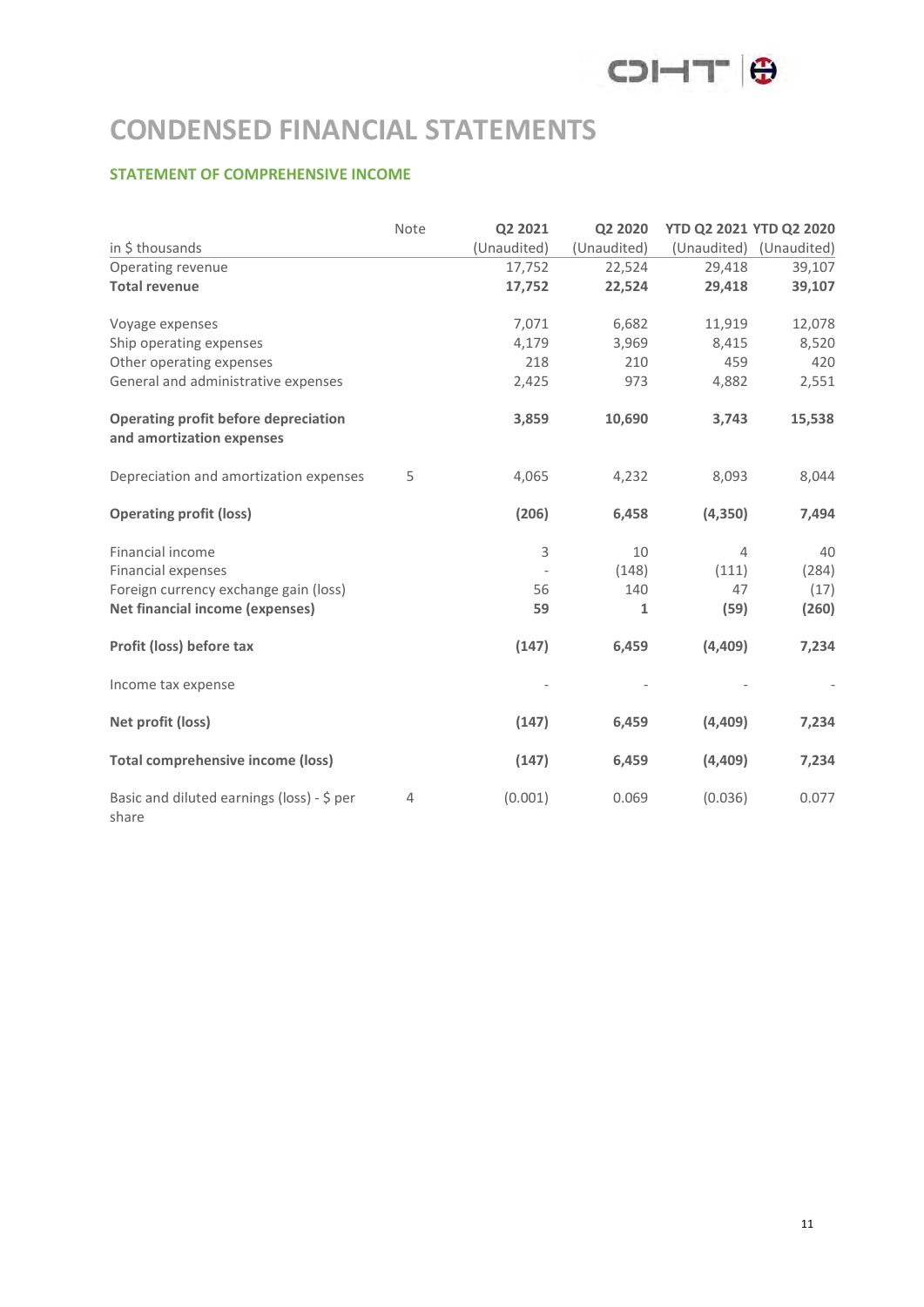

## STATEMENT OF FINANCIAL POSITION

|                                      |      | 30 June 2021 | <b>31 December 2020</b> |
|--------------------------------------|------|--------------|-------------------------|
| in \$ thousands                      | Note | (Unaudited)  | (Audited)               |
| Right-of-use assets                  |      | 2,845        | 3,264                   |
| Vessels and construction contracts   | 5    | 260,123      | 235,454                 |
| Office equipment                     |      | 895          | 691                     |
| <b>Total non-current assets</b>      |      | 263,863      | 239,409                 |
| <b>Bunkers inventory</b>             |      | 4,547        | 3,781                   |
| Costs to fulfil contracts            |      | 7,519        | 3,635                   |
| Trade receivables                    |      | 2,715        | 1,433                   |
| Other receivables                    |      | 4,485        | 4,698                   |
| Bank deposits and cash equivalents   |      | 16,978       | 14,787                  |
| <b>Total Current Assets</b>          |      | 36,244       | 28,334                  |
| <b>Total Assets</b>                  |      | 300,108      | 267,743                 |
| Share capital                        | 6    | 1,329        | 1,329                   |
| Other paid in capital                |      | 58,489       | 58,489                  |
| Other reserves                       |      | 790          | 790                     |
| Retained earnings                    |      | 168,710      | 173,119                 |
| <b>Total equity</b>                  |      | 229,318      | 233,727                 |
| Non-current lease liabilities        | 8    | 2,197        | 2,587                   |
| Debt to credit institutions          | 8    | 21,474       |                         |
| <b>Total non-current liabilities</b> |      | 23,672       | 2,587                   |
| <b>Current lease liabilities</b>     | 8    | 883          | 860                     |
| Trade payables                       |      | 3,598        | 3,272                   |
| <b>Current tax liabilities</b>       |      | 7            | 70                      |
| Other current liabilities            |      | 42,629       | 27,228                  |
| <b>Total current liabilities</b>     |      | 47,118       | 31,429                  |
| <b>Total equity and liabilities</b>  |      | 300,108      | 267,743                 |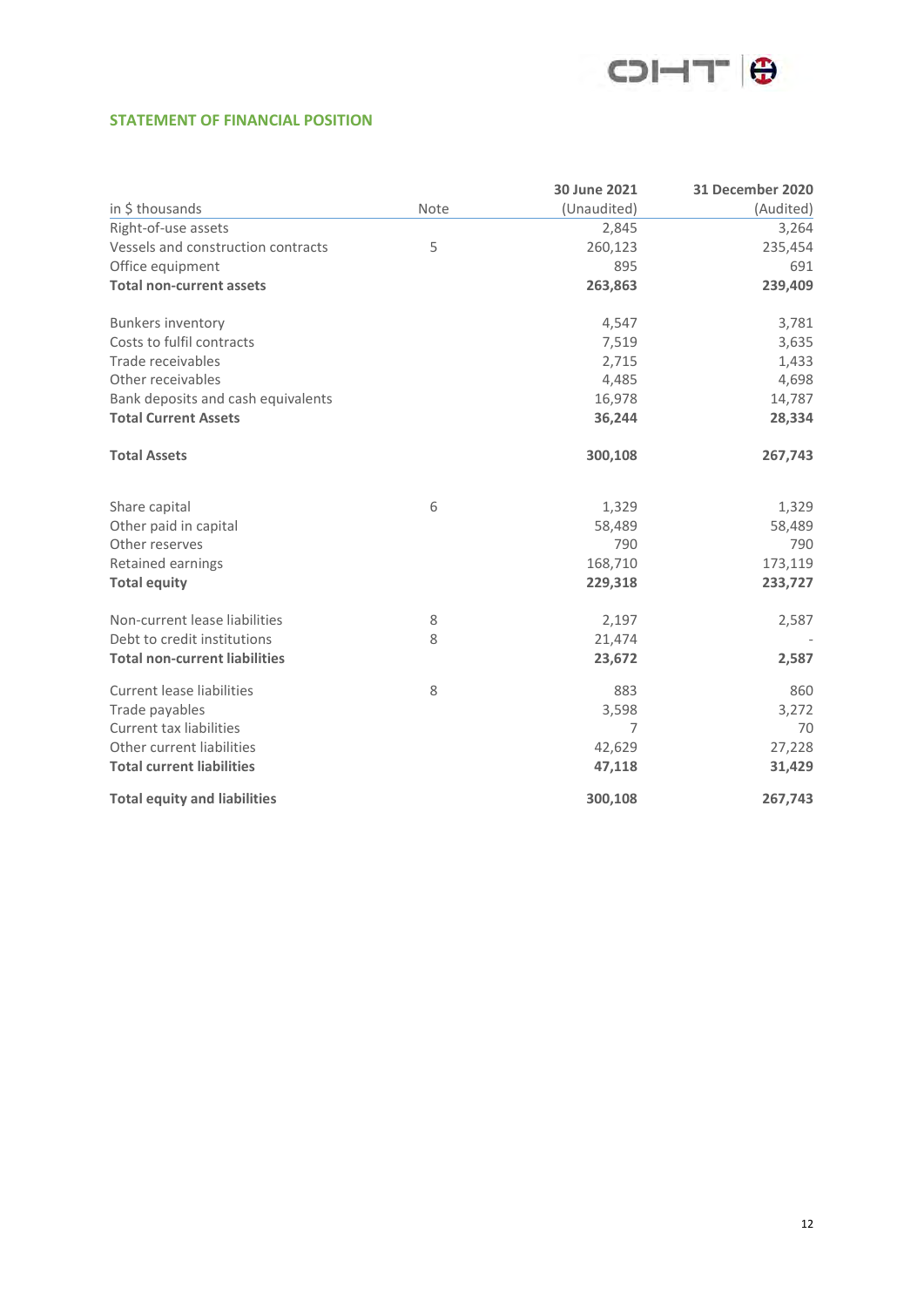

## STATEMENT OF CHANGES IN EQUITY

|                                | <b>Share</b>             | Other paid in            | Other                    | <b>Retained</b> | <b>Total</b> |
|--------------------------------|--------------------------|--------------------------|--------------------------|-----------------|--------------|
|                                | capital                  | capital                  | reserves                 | earnings        | equity       |
| in \$ thousands                | (Unaudited)              | (Unaudited)              | (Unaudited)              | (Unaudited)     | (Unaudited)  |
| <b>Equity 31 December 2019</b> | 36                       | 1,779                    | (344)                    | 167,755         | 169,226      |
| Net profit YTD Q2 2020         | $\overline{\phantom{a}}$ |                          |                          | 7,234           | 7,234        |
| Equity 30 June 2020            | 36                       | 1.779                    | (344)                    | 174,989         | 176,460      |
| <b>Equity 31 December 2020</b> | 1,329                    | 58,489                   | 790                      | 173,119         | 233,727      |
| Net loss YTD Q2 2021           | $\overline{\phantom{a}}$ | $\overline{\phantom{a}}$ | $\overline{\phantom{0}}$ | (4,409)         | (4,409)      |
| Equity 30 June 2021            | 1.329                    | 58.489                   | 790                      | 168,710         | 229,318      |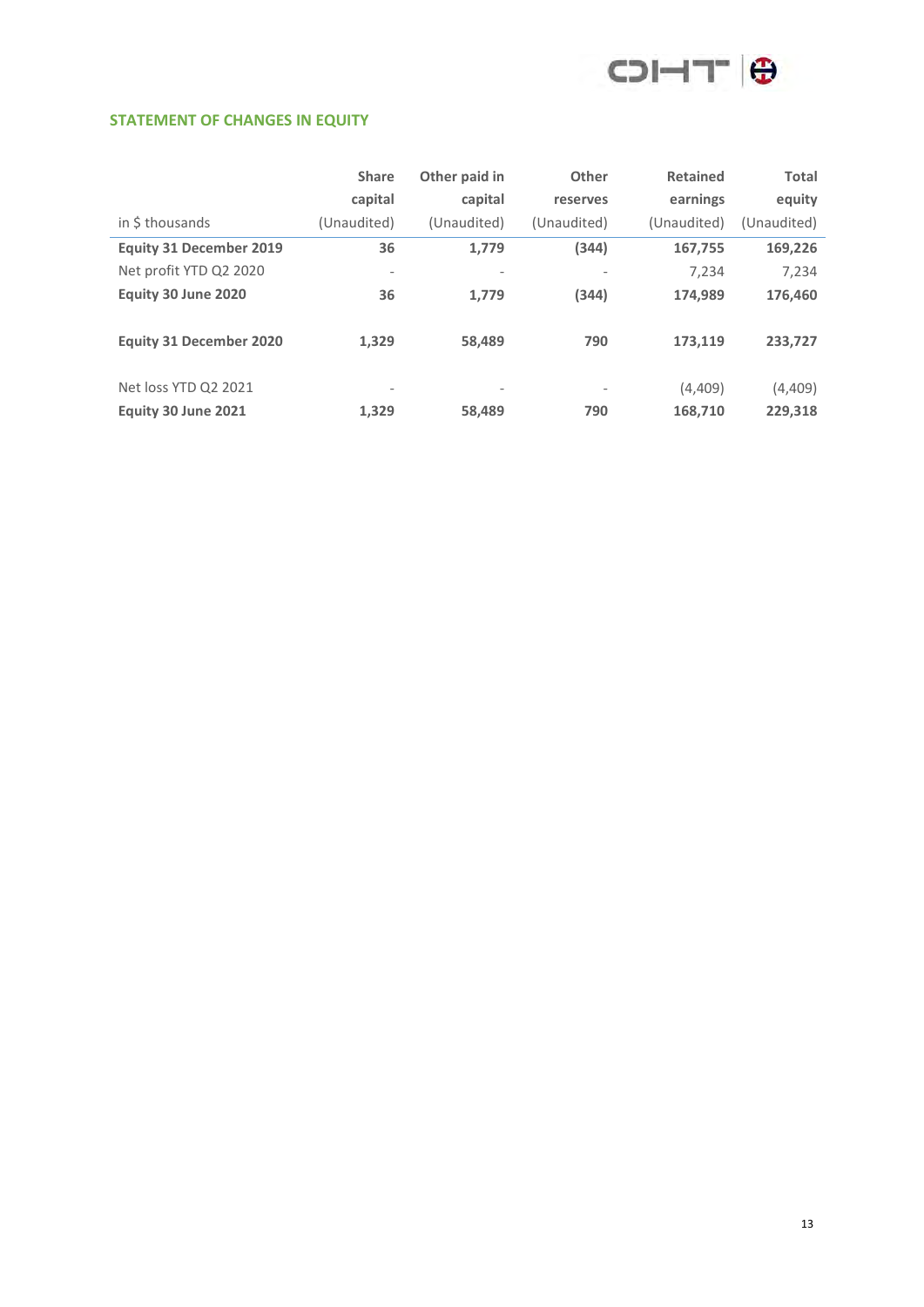

## STATEMENT OF CASH FLOWS

|                                                  | <b>YTD Q2 2021</b> | <b>YTD Q2 2020</b> |
|--------------------------------------------------|--------------------|--------------------|
| in \$ thousands                                  | (Unaudited)        | (Unaudited)        |
| Profit (loss) before taxes                       | (4,409)            | 7,234              |
| Paid taxes                                       | (63)               | (36)               |
| Depreciation                                     | 8,093              | 8,044              |
| Change in bunkers inventory                      | (766)              | (821)              |
| Change in trade receivables                      | (1, 282)           | (2,861)            |
| Change in trade payables                         | 326                | (2,672)            |
| Change in prepayments and other receivables      | 213                | (2,924)            |
| Change in costs to fulfil contracts              | (3,884)            | (64)               |
| Change in prepaid revenues                       | 11,389             | 20,558             |
| Change in accruals and other current liabilities | 4,015              | (5,059)            |
| Net change in other current items                | (417)              | 195                |
| Net cash flow from operating activities          | 13,215             | 21,594             |
|                                                  |                    |                    |
| Investments on vessels and periodic maintenance  | (1,781)            | (2,420)            |
| Investments on vessels under construction        | (30, 501)          | (5,688)            |
| Other investments                                | (322)              | (142)              |
| Net cash flow used in investment activities      | (32, 604)          | (8, 250)           |
| Proceeds from drawdown of debt                   | 22,000             | 5,000              |
| Repayment of debt                                |                    | (16,000)           |
| Principle elements of lease payments             | (420)              | (309)              |
| Net cash flow from financing activities          | 21,580             | (11, 309)          |
|                                                  |                    |                    |
| Net change in cash and cash equivalents          | 2,191              | 2,035              |
| Cash and bank deposits at beginning of period    | 14,787             | 9,456              |
| Cash and bank deposits at end of period          | 16,978             | 11,491             |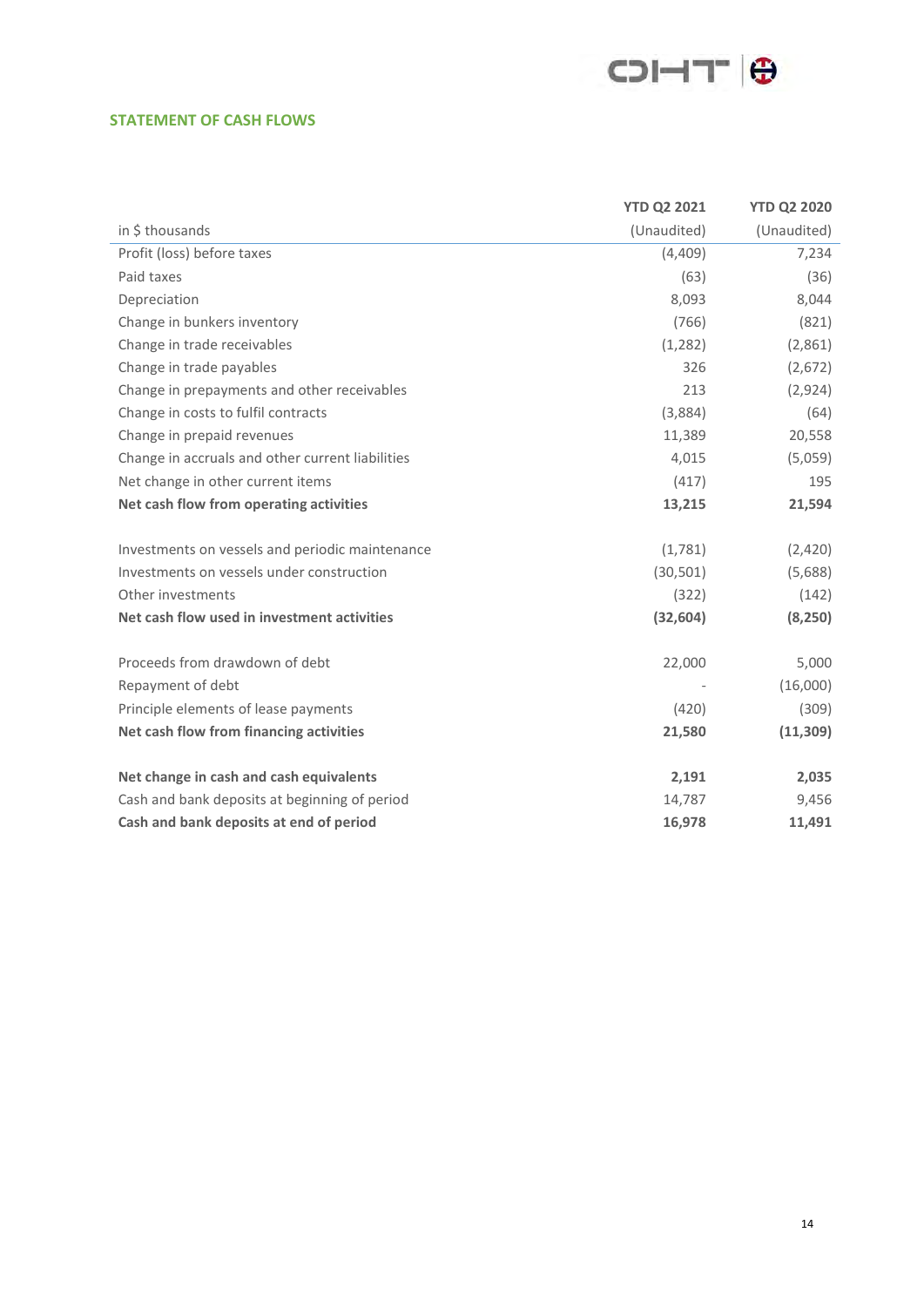

## NOTES TO FINANCIAL STATEMENTS

## Note 1 General

OHT ASA ("the Company"), organization number 924 695 792, is a Norwegian public limited liability company. The Company and its subsidiaries ("the Group" or "OHT"), is a specialized heavy transportation and installation (T&I) contractor. OHT is the owner and operator of five open deck semi-submersible heavy transportation vessels and has currently under construction a heavy lift semi-submersible installation vessel for installation of foundations for the offshore wind market and a jack-up wind turbine installation vessel. OHT has its head office in Oslo, Norway. The shares of the Company are traded on Oslo Stock Exchanges' marketplace Euronext Growth.

## Note 2 Accounting policies

These interim financial statements are prepared in accordance with IAS 34 Interim Financial Reporting.

The condensed consolidated interim financial reporting should be read in conjunction with the annual financial statements for OHT ASA for the year ended 31 December 2020, which have been prepared in accordance with IFRS, as adopted by the EU.

## Use of judgements and estimates

In preparing these interim financial statements, management has made judgements and estimates that affect the application of accounting policies and the reported amounts of assets and liabilities, income and expense. Actual results may differ from these estimates. The effect of a change in an accounting estimate is recognized in profit or loss in the period where the estimate is revised or in the period of the revision and future periods if the change affects both. The significant judgements made by management in applying the Group's accounting policies and the key sources of estimation uncertainty were the same as those described in the last annual financial statements.

## Note 3 Segment information

The Group's operating revenue and operating expenses come from operations within the transportation segment only.

The Group is currently working on a project in the offshore wind installation segment under an effective contract with a customer. It is expected that services related to wind installation will be reported as a separate segment when revenue is first recognized. Expenses in relation to the contract are capitalized as costs to fulfil contract. Revenue will be recognized from the start of the installation phase of the project.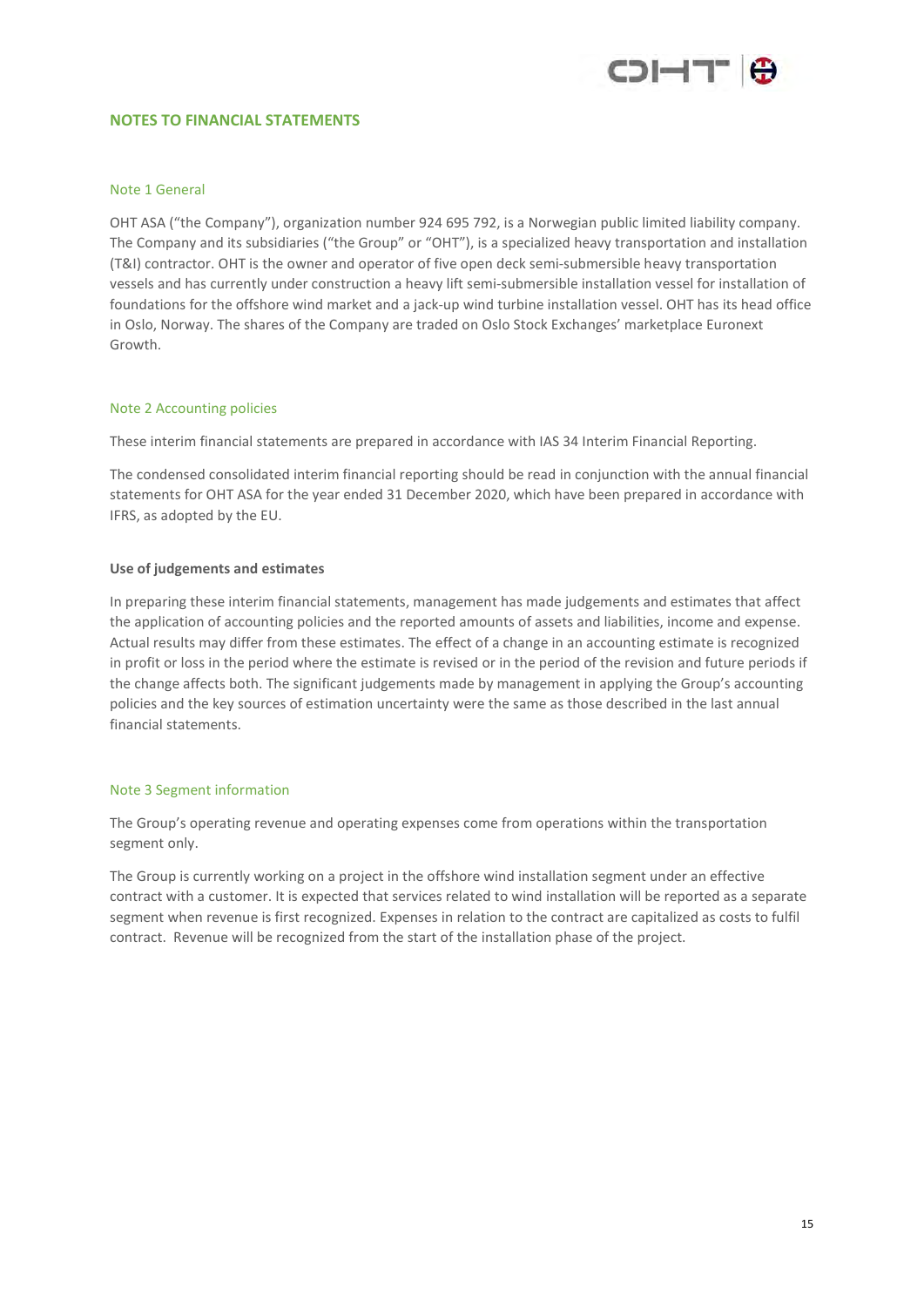

#### Note 4 Earnings per share

|                                                                             | Q2 2021                | Q <sub>2</sub> 2020 | <b>YTD Q2 2021 YTD Q2 2020</b> |            |
|-----------------------------------------------------------------------------|------------------------|---------------------|--------------------------------|------------|
| Net profit (loss) attributable to ordinary equity<br>holders - \$ thousands | (147)                  | 6.459               | (4.409)                        | 7.234      |
| Basic and diluted weighted average number of<br>ordinary shares outstanding | 122,237,521 93,761,334 |                     | 122.237.521                    | 93,761,334 |
| Basic and diluted earnings (loss) per share - \$ per<br>share               | (0.001)                | 0.069               | (0.036)                        | 0.077      |

The Company has issued warrants that might have dilutive effects in future periods. The warrants are not considered dilutive in the current period because the market vesting conditions are not met at the end of the period.

## Note 5 Vessels and construction contracts

|                                         |                              | <b>Periodic</b> | <b>Vessels under</b>     |         |  |
|-----------------------------------------|------------------------------|-----------------|--------------------------|---------|--|
| in \$ thousands                         | <b>Vessels</b>               | maintenance     | construction             | Total   |  |
| <b>Closing balance 31 December 2020</b> | 125.168                      | 5.924           | 104.361                  | 235.454 |  |
| Additions                               | 1,713                        | 68              | 29.095                   | 30,876  |  |
| Capitalized borrowing costs             | $\qquad \qquad \blacksquare$ |                 | 1.406                    | 1,406   |  |
| Depreciation                            | (6,488)                      | (1, 124)        | $\overline{\phantom{a}}$ | (7,612) |  |
| Closing balance 30 June 2021            | 120,393                      | 4,868           | 134.862                  | 260,123 |  |

## Note 6 Share capital

OHT ASA's share capital consists of 122,237,521 shares, each with a nominal value of \$0.01 (NOK 0.10). All issued shares are fully paid.

Based on resolution in the General Meeting of the Company on 20 May 2021, the Board of OHT ASA has authorization to increase the Company's share capital by up to NOK 6,111,876 through issuance of up to 61,118,760 new shares, each having a par value of NOK 0.10. The authorization will expire at the latest on 20 May 2023.

## Note 7 Warrants

Granted warrants as at 30 June 2021:

|                            | Tranche 1 |                       | Tranche 2 |                       | Tranche 3 |                       |
|----------------------------|-----------|-----------------------|-----------|-----------------------|-----------|-----------------------|
|                            |           | No of Value per       | No of     | Value per             | No of     | Value per             |
| Date issued/valuation date |           | warrants warrant (\$) |           | warrants warrant (\$) |           | warrants warrant (\$) |
| 17 September 2020          | 339.645   | 1.45                  | 339.645   | 1.07                  | 339.645   | 0.82                  |

Each warrant gives the holders the right, but no obligation, to subscribe for one share at a price of NOK 0.10 per share, equal to the nominal value of the shares in the Company.

Conditions for exercise are such that tranche 1 vests at a share price of NOK 24 per share, tranche 2 vests at a share price of NOK 28 per share and tranche 3 vests at share price NOK 32 per share. The share price mentioned above is measured from the 10 trading day's weighted average as quoted on the marketplace on which the shares are listed. All warrants are valid until 17 September 2025.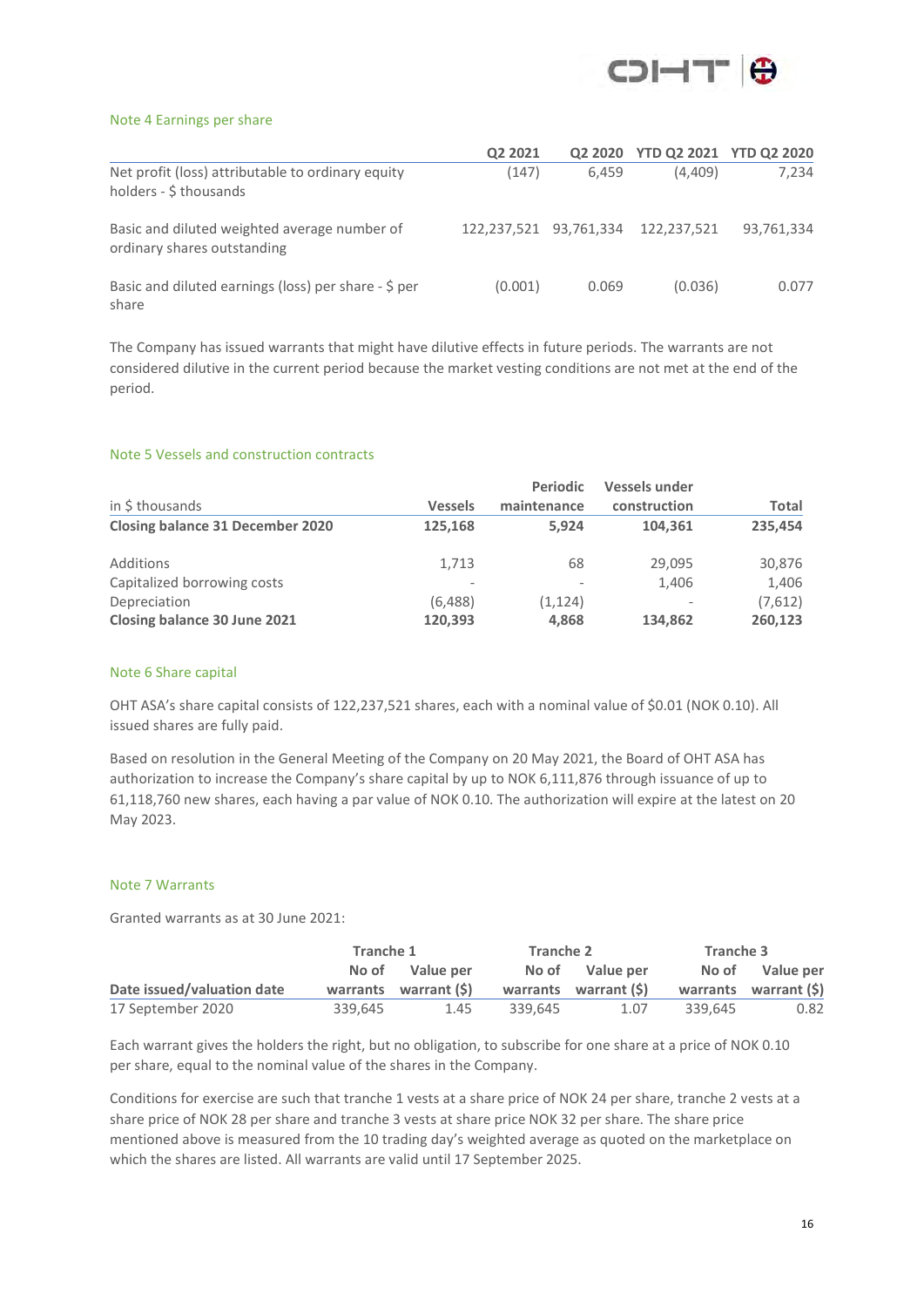

## Note 8 Interest-bearing debt

## Revolving credit facility

In December 2020 the Group entered into an agreement for a \$50 million revolving credit facility (RCF). The RCF has a three-year term, limit of \$50 million, with a step down to \$30 million in year 3. Offshore Heavy Transport AS, OHT Eagle AS, OHT Falcon AS, OHT Hawk AS, OHT Osprey AS, OHT Albatross AS and OHT Management AS are jointly and severally liable for the loan and the 5 vessels owned by these companies are pledged under the agreement. As at 30 June 2021 \$22.0 million was drawn on the facility. The loan has floating interest of LIBOR + 3.75% - 4.50%, depending on time remaining to maturity and outstanding loan amount.

| in \$ thousands                               |        | 30 June 2021 31 December 2020 |
|-----------------------------------------------|--------|-------------------------------|
| Outstanding loan amount                       | 22,000 |                               |
| Debt issuance cost                            | (526)  |                               |
| Debt to credit institutions at amortized cost | 21.474 |                               |

The following financial covenants exist under the loan agreement:

- Minimum consolidated liquidity shall at all times be the higher of (i) \$5,000,000 and (ii) 7.5% of total interest-bearing debt.
- Market value of the collateral vessels shall at all times be at least equal to 200% of the outstanding amount under the facility
- Consolidated working capital shall at all times be greater than zero
- Equity ratio shall at all times be at least 40%

The Group is not in breach with any of the financial covenants.

## Financial lease liabilities

| in \$ thousands                |       | 30 June 2021 31 December 2020 |
|--------------------------------|-------|-------------------------------|
| Current lease liabilities      | 883   | 860                           |
| Non-current lease liabilities  | 2.197 | 2.587                         |
| <b>Total lease liabilities</b> | 3.080 | 3.447                         |

The leases do not have significant residual value guarantees. The leases do not contain restrictions on the Group's financing or dividend policy.

## Prepaid revenues

Prepaid revenues not yet earned is reported as deferred revenue and classified as other current liabilities. When the prepaid revenue is for a period more than 12 months out in time such payments include a significant financing component and a calculated interest is recognized.

| in \$ thousands                                                 |        | 30 June 2021 31 December 2020 |
|-----------------------------------------------------------------|--------|-------------------------------|
| Prepaid revenues that include a significant financing component | 33.145 | 22.620                        |
| Accumulated interest                                            | 1.462  | 768                           |
| Total recognized amount                                         | 34.607 | 23,388                        |